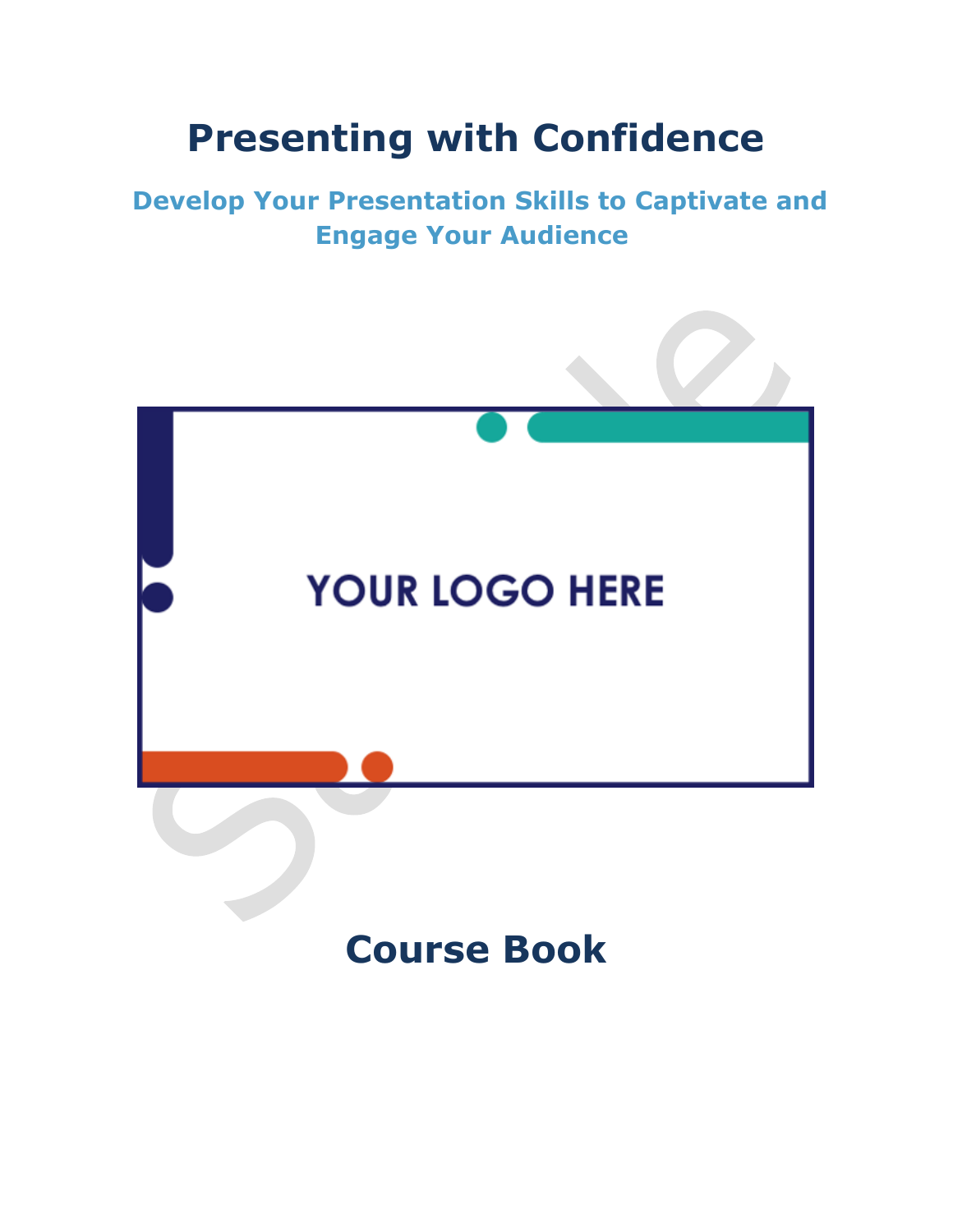## **Table of Contents**

| Introduction - Why You Can't Ignore Your Presentation Skills3    |
|------------------------------------------------------------------|
| Module 1 - Apply Best Practices to Elevate Your Public Speaking7 |
|                                                                  |
|                                                                  |
|                                                                  |
|                                                                  |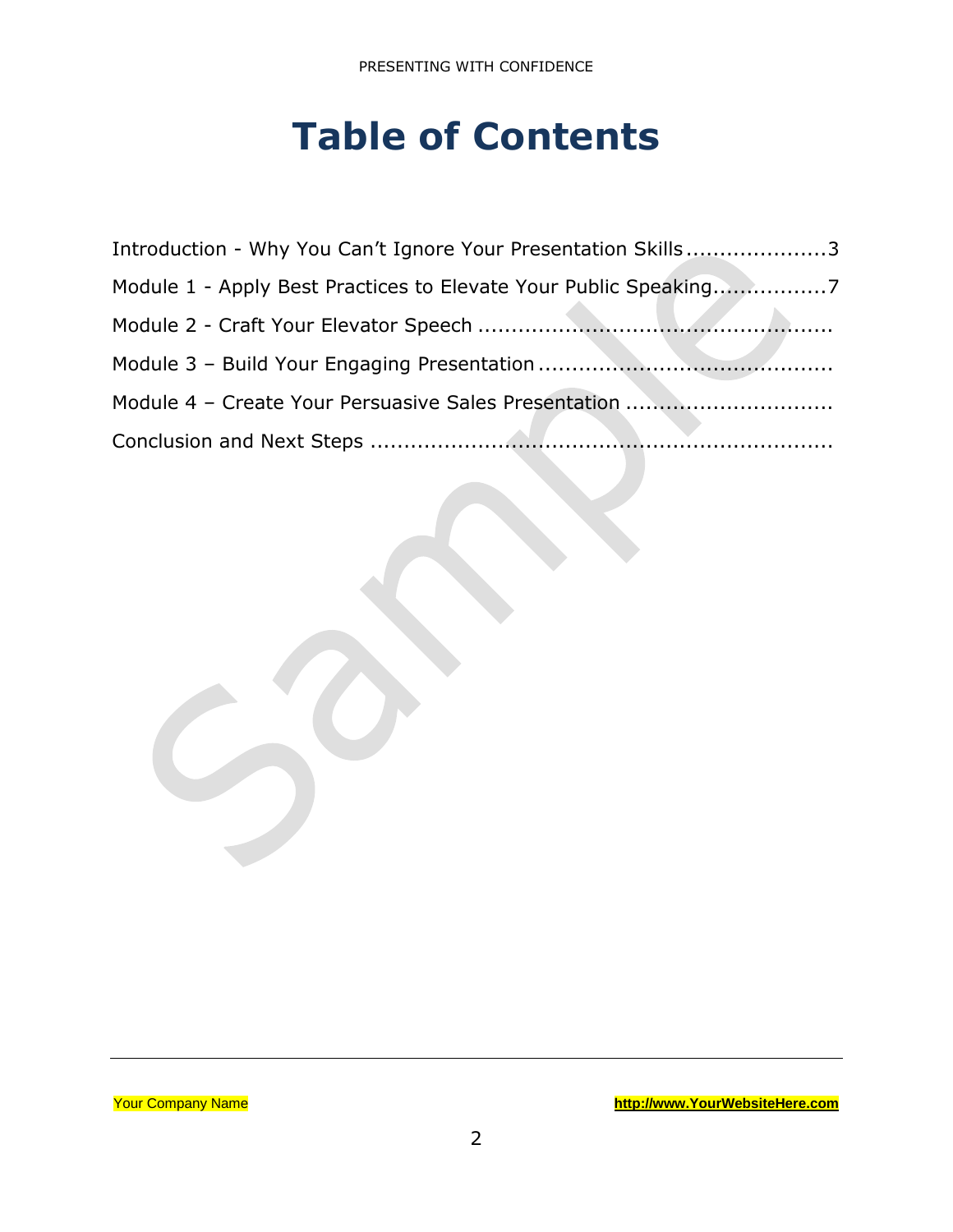# <span id="page-2-0"></span>**Introduction - Why You Can't Ignore Your Presentation Skills**

Comedian Jerry Seinfeld had this to say about our oft-mentioned fear of public speaking:

*"A recent survey stated that the average person's greatest fear is having to give a speech in public. Somehow this ranked even higher than death, which was third on the list. So, you're telling me that at a funeral, most people would rather be the guy in the coffin than have to stand up and give a eulogy."*

Many surveys have attested to the extent of our fear of public speaking. This idea, perhaps, first originated in David Wallechinsky, Irving Wallace, and Amy Wallace's book '*The Book of Lists'* which referenced a 1973 Bruskin survey, which said that 41% of the 3,000 American respondents listed "speaking before a group" as their greatest fear, even more than heights, financial problems, or death.

Whether this is still completely accurate or not, it's a known fact that people do not enjoy public speaking. However, it's a key skill that you must master in order to succeed in any kind of business. This is true not only of high stakes presentations, but also in the way you present yourself to your audience.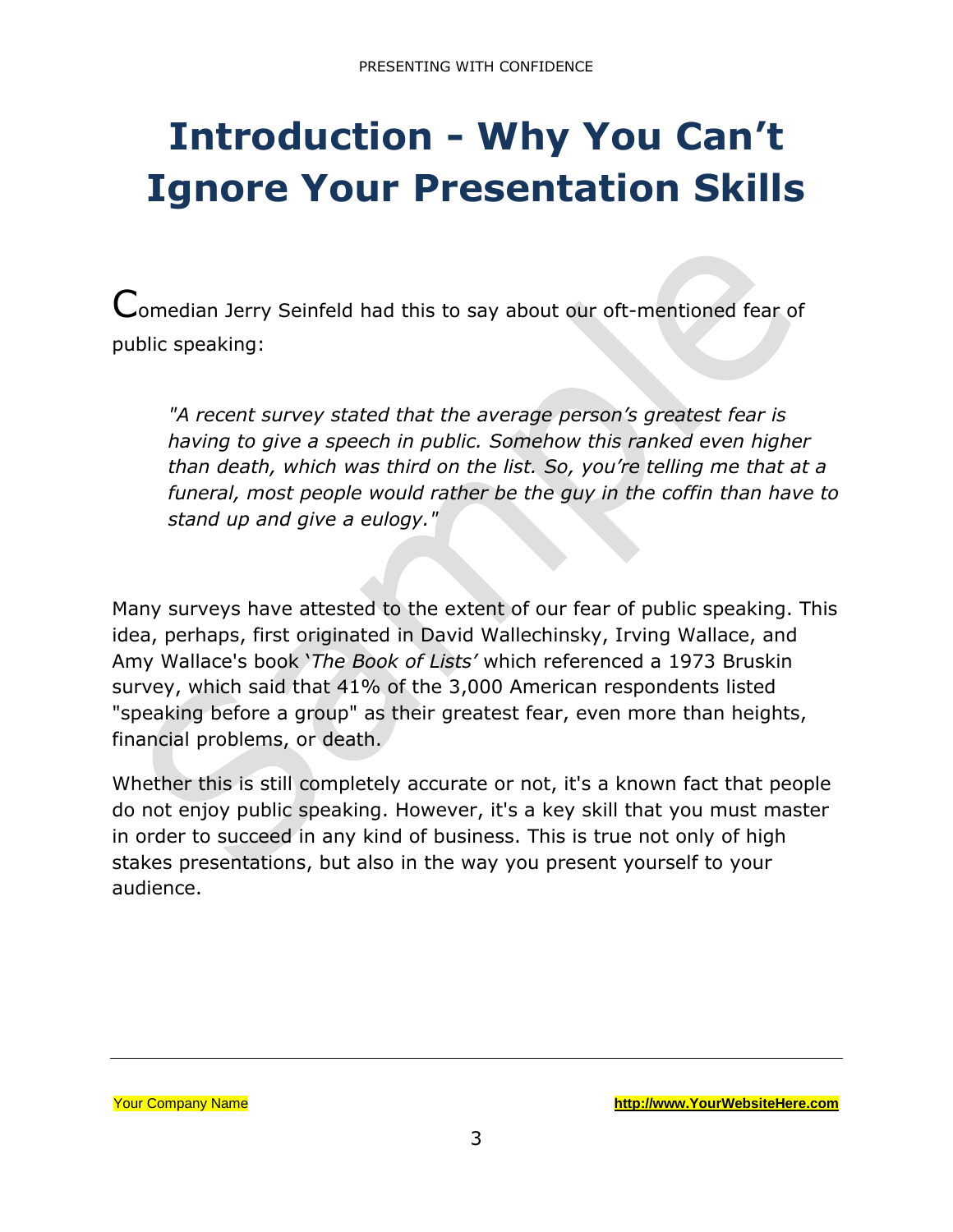## **The Problems We Face with Public Speaking**

Many people experience intense anxiety when called upon to present in front of groups. There may be physical symptoms such as heart palpitations, shaking, dry mouth, shivers, or going blank. For some people this anxiety occurs not only in front of large groups but even in front of small, informal groups. In fact, it could be worse in smaller, more intimate groups. This fear can cause some people to avoid giving presentations at all.

As you can imagine, for small business owners and entrepreneurs, this type of fear can be very problematic. It can limit the types of opportunities you have to build your credibility and to pitch your product or service. Luckily, anyone can overcome their fear of public speaking by learning some effective calming tips and by practicing proven presentation techniques.

Even if you are lucky enough to not suffer from this public speaking anxiety, you may be undermining the effectiveness of your presentations by using outdated or ineffective presentation techniques or approaches.

## **Why Public Speaking Is So Important**

Public speaking is vital to any type of business because communication is the foundation of business success. Good communication allows business owners to form meaningful connections with others and influence decision making. It's at the heart of everything we do.

Improving your communication skills will have a positive impact on how you communicate with clients, customers, colleagues, team members, business partners, and even friends and family members.

Learning presentation skills will allow you to appear more confident and collected in front of your audience. It will reduce your anxiety and could make it disappear entirely. At the very least, you will be able to control and channel your anxiety. Even some very good public speakers admit to being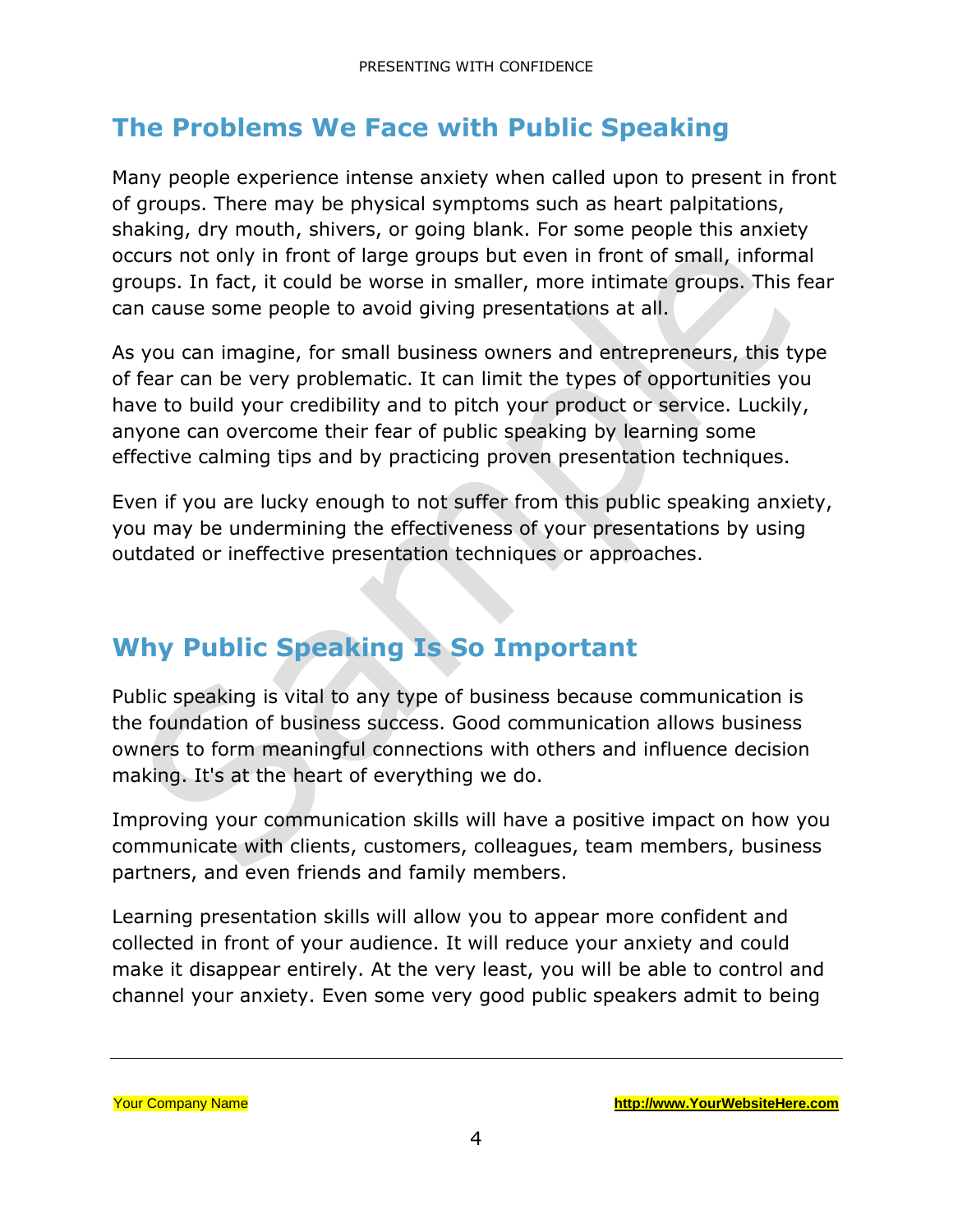nervous when speaking in front of groups, but they know how to keep it from controlling them.

Indirectly, better public speaking skills will improve your sales, your reputation, how you are seen among your competitors and peers, and your standing in the marketplace. If you're more proficient at public speaking, you'll be invited to speak more often, which will turn you into a thought leader in your field.

#### **Learning Objectives:**

- ➢ Apply public speaking best practices to any situation
- $\triangleright$  Build a compelling elevator pitch that you can use to quickly introduce yourself and your company
- ➢ Create an engaging presentation to position a particular view point or opinion
- ➢ Present a sales pitch to help you increase sales of a specific product or service
- ➢ Create a plan to continuously improve your public speaking skills

This course is broken down into 4 modules to take you step-by-step through Presenting with Confidence.

The modules follow a logical order, so while you can skip around if you want, it's best to work through them one at a time.

As you go through each module, use your Action Guide to help you complete the Action Steps at the end of each.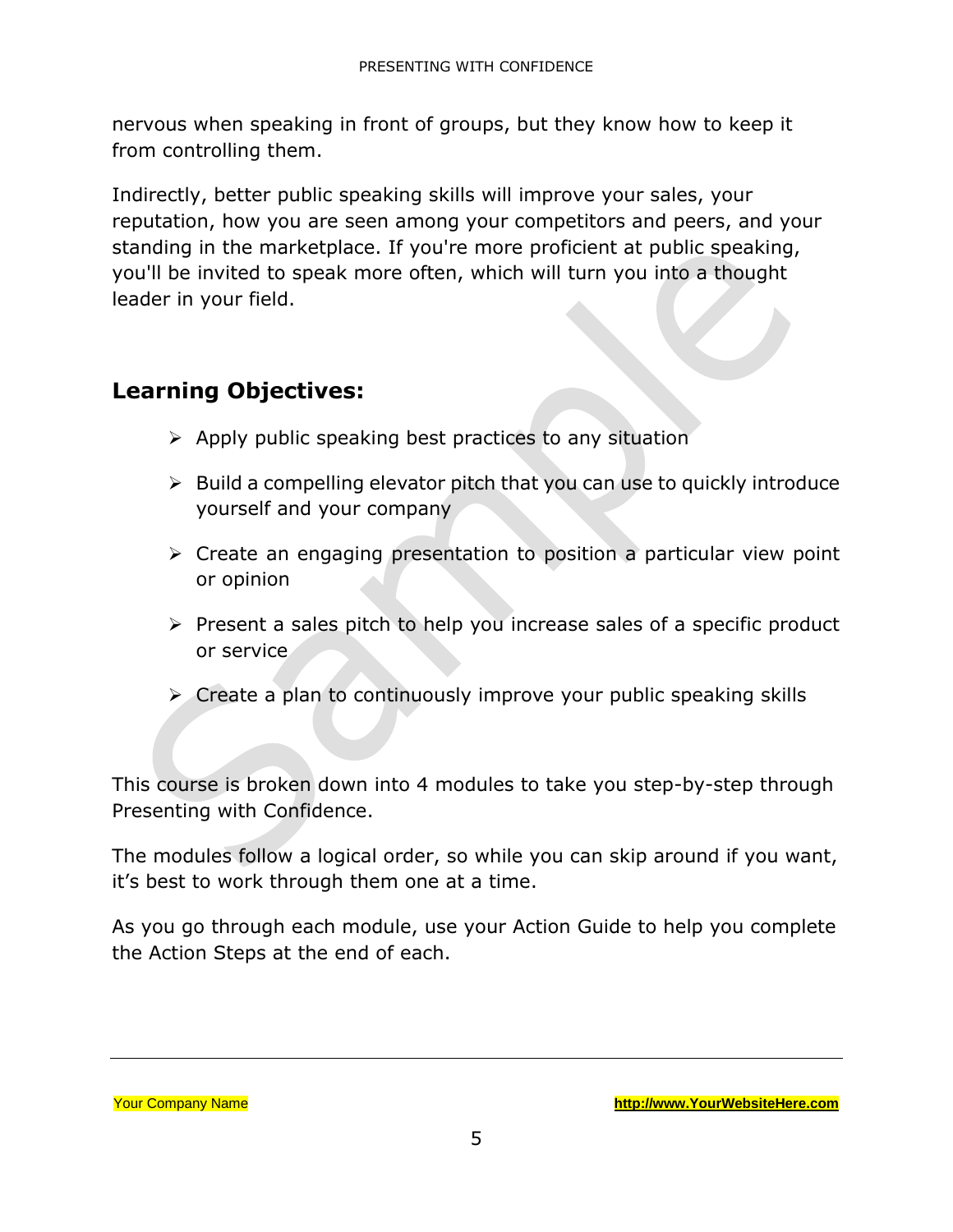#### **Action Steps:**

- 1. Think of some really great presentations you have seen (Shark Tank pitches, TED Talks, etc.). What are some methods those presenters used that really impressed you?
- 2. Similarly, think of some really terrible presentations you have seen. What were some methods those presenters used that undermined their message?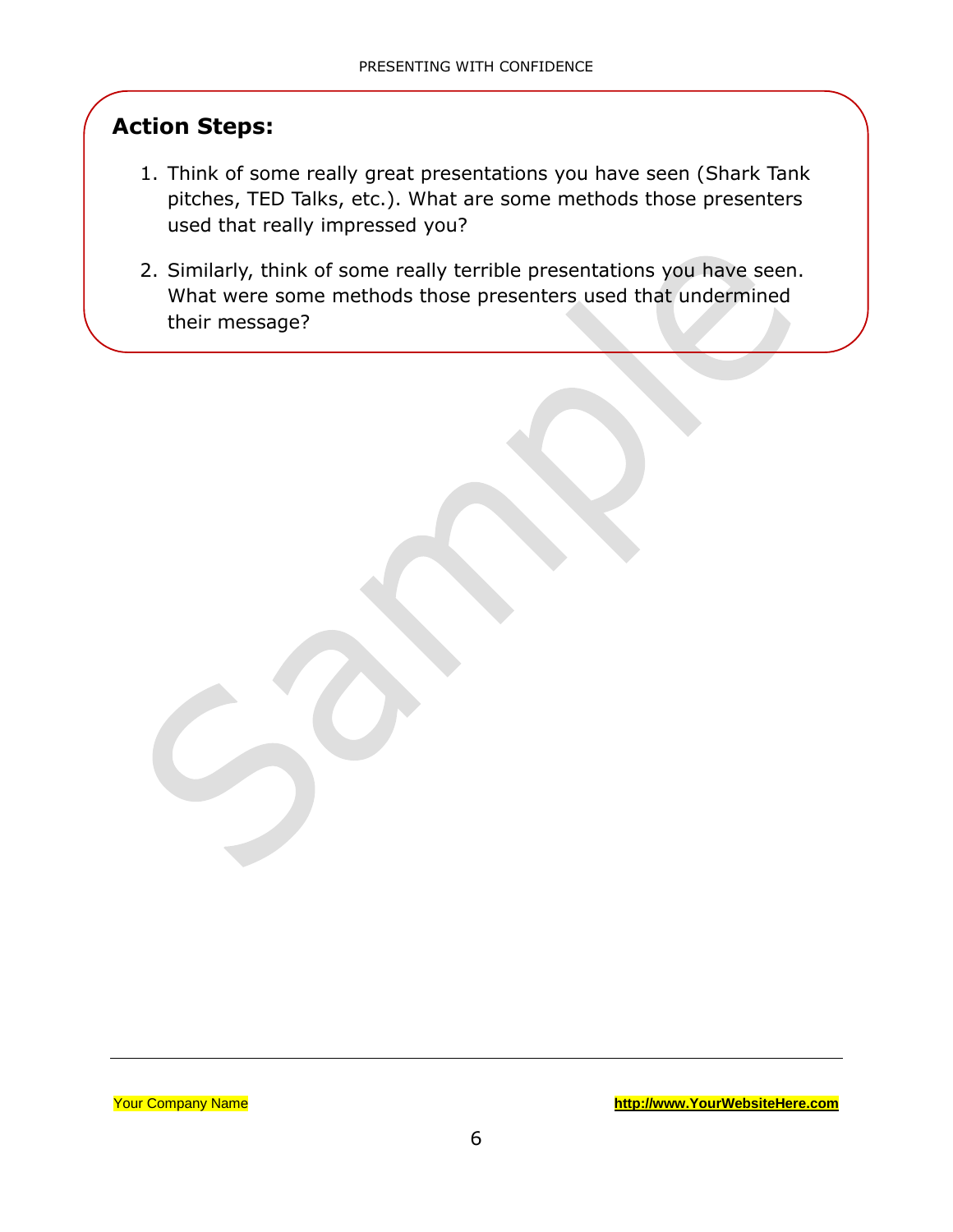# <span id="page-6-0"></span>**Module 1 - Apply Best Practices to Elevate Your Public Speaking**

Good presentation skills are the foundation for effective public speaking for small business owners. Whether you're just getting started or are looking to brush up on your skills, here are the best practices of public speaking to help you elevate your presentation skills across any type of speaking engagement.

At the root of presentation skills is communication. No matter what type of presentation you're giving, the key is to communicate with your audience. In order to effectively communicate with your audience, there are things you need to do before and during your presentation.

### **Before the Presentation**

| <b>Know Your Audience</b> |
|---------------------------|
| <b>Adjust for Size</b>    |
| <b>Be Flexible</b>        |
| <b>Observe Timing</b>     |
| <b>Get Plenty of Fuel</b> |
| <b>Voice and Tone</b>     |

Your Company Name **[http://www.YourWebsiteHere.com](http://www.yourwebsitehere.com/)**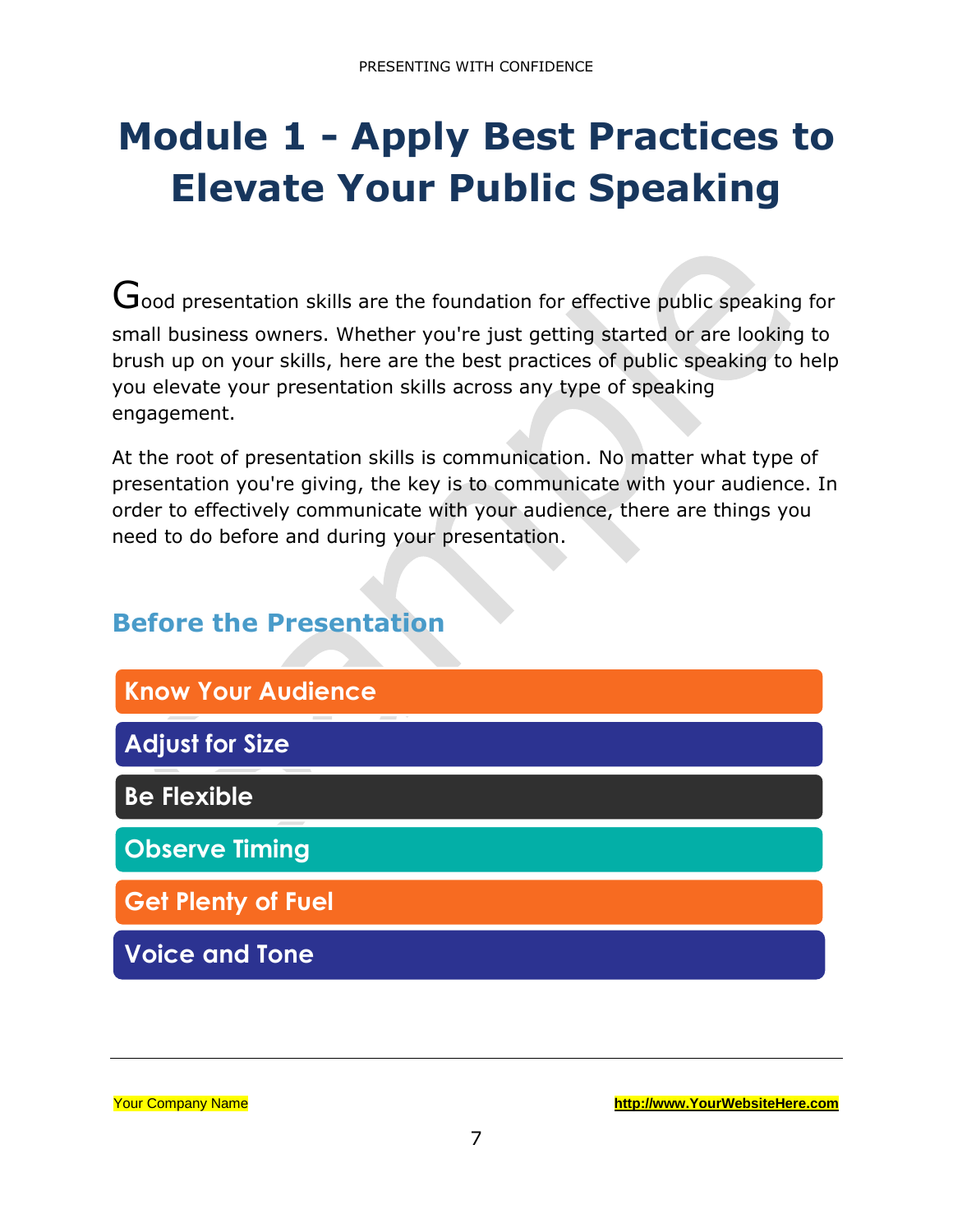**Know Your Audience.** Spend some time researching your audience. Try to get as much information about them as you can. Useful information includes demographic details (such as age and gender), number of people attending, and whatever you can find out about their attitudes and feelings.

You should also know your audience's level of knowledge about the subject to ensure that you're not boring them with things they already know or talking over their heads.

**Adjust for Size.** Adjust your tone for larger or smaller groups. For a group of 50 or over, you can use a more formal tone. Your presentation will be less interactive. For smaller groups, plan to be less formal and to involve your audience more in the presentation.

**Be Flexible.** Although your presentation may be well planned out and rehearsed, expect the unexpected. Be ready to adapt. You may have prepared a presentation for a large, knowledgeable audience only to discover that you need to talk to a small audience with less knowledge. Be ready to scale back or change your presentation on the fly.

Whatever happens, maintain a sense of humor when things don't go as planned and try to give the best presentation to whatever audience you have.

**Observe Timing.** Always practice with an eye on your timing to make sure that the presentation stays in the parameters. You need to fit everything you have to cover in the allotted time. When you time your presentation, you may find yourself running short and having to add more.

**Get Plenty of Fuel.** Your brain needs fuel. Even if the time before the presentation is hectic, make sure you have something to eat. If your brain doesn't have the nutrients it needs, you're more likely to suffer from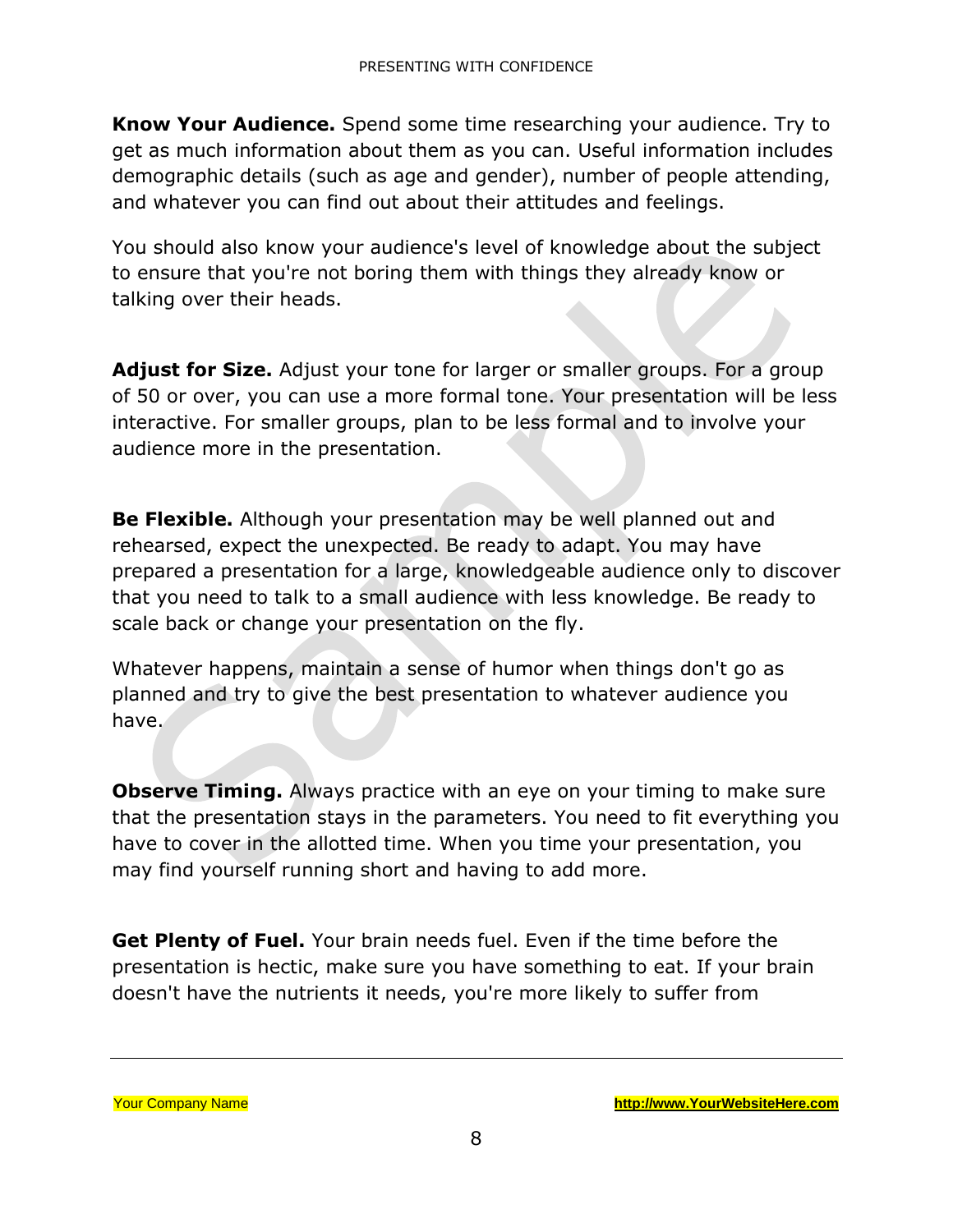cognitive problems such as anxiety or "brain fog." The best thing to eat before a presentation is a protein-rich snack like nuts or eggs. Avoid anything heavy that might slow you down or cause indigestion.

**Voice and Tone.** When people are nervous, various things happen to their voice and tone. For some people, their pitch rises, while for others their voice becomes flat. Nervousness also tends to cause speakers to use fillers like "um" or make long pauses. Try recording yourself giving the presentation beforehand and listen for these. Keep this in mind and try to control your voice and tone during the presentation.

Controlling your voice and tone is not only important for improving your presentation, but can also have a positive effect on your body. If you manage to bring your tone down and control it, you may feel more relaxed.

#### **Best Practices During a Presentation**



Your Company Name **[http://www.YourWebsiteHere.com](http://www.yourwebsitehere.com/)**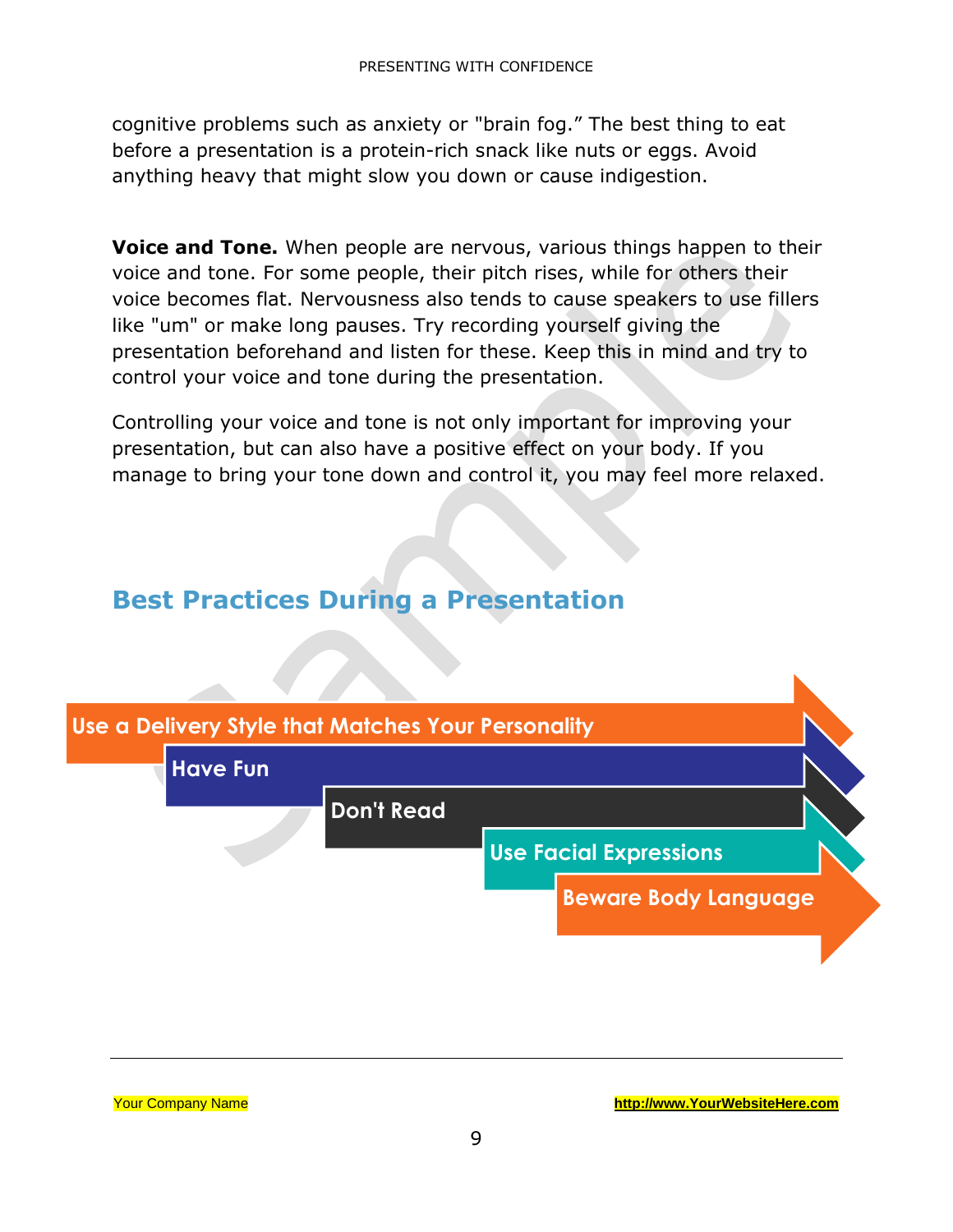**Use a Delivery Style that Matches Your Personality.** If you're not naturally a joker, don't use the stage as your first chance to try stand-up comedy. Use a delivery style that plays to your natural strengths. Think of your delivery style as an extension of the way you communicate with people every day.

**Have Fun.** You want your presentation to come off as relaxed and not stiff. It's completely possible to be both professional and fun. Make the content of your presentation interesting and try wherever possible to use humor or draw the listeners' curiosity. The bottom line is that if you feel that your presentation is fun, this will rub off on the audience.

**Don't Read.** It's okay to use notes but don't read from your notes. If you're using PowerPoint, don't simply read off the slides. For your notes or outline, use bullet points, keywords, or headings to remind you of important points to cover. As you practice and give more presentations, you'll get better at this. You'll find a particular style that works for you. If you're not extremely familiar with the subject matter or have trouble remembering key points, practice until the content is stuck in your brain. Anything is better than reading.

**Use Facial Expressions.** Along with controlling your voice and tone during a presentation, you should also think about your facial expressions. Your facial expressions should mirror what you're saying in the same natural way that they do when you're talking to friends. When you tell a joke, you should be smiling. When saying something serious or sad, you may wear a frown. You can practice your speech in front of a mirror beforehand to practice keeping your facial expressions natural.